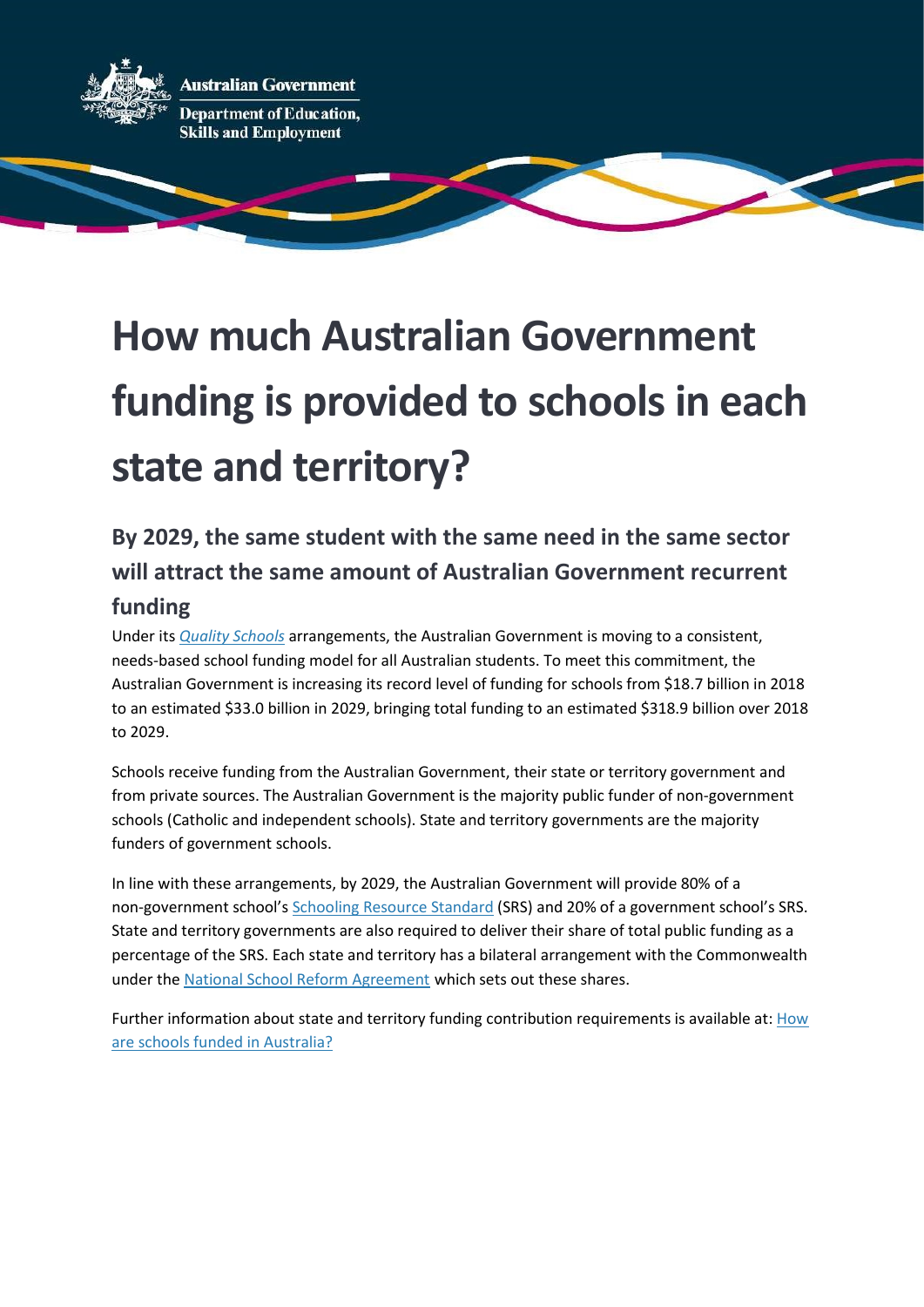# Australian Government recurrent funding is growing on average for students in all states and sectors

The tables below show average Australian Government funding to schools (noting all schools also receive funding from their state or territory governments) and average Commonwealth share in 2018 as a percentage of the SRS.

#### National Average

|             | 2018 per student<br>funding<br>(5) | 2029 per student<br>funding<br>(\$) | 2018-2029 per<br>student increases<br>(from 2017 base)<br>(5) | Avg. annual per<br>student increase<br>2018-2029 (from<br>2017 base) | Avg. 2022 CW<br>share of needs-<br>based funding |
|-------------|------------------------------------|-------------------------------------|---------------------------------------------------------------|----------------------------------------------------------------------|--------------------------------------------------|
| Government  | \$2,914                            | \$4,752                             | \$2,028                                                       | 4.7%                                                                 | 19.5%                                            |
| Catholic    | \$9,274                            | \$13,962                            | \$5,107                                                       | 3.9%                                                                 | 81.8%                                            |
| Independent | \$7,743                            | \$11,527                            | \$4,197                                                       | 3.8%                                                                 | 82.8%                                            |

#### New South Wales

|             | 2018 per student<br>funding<br>(5) | 2029 per student<br>funding<br>(5) | 2018-2029 per<br>student<br>increases (from<br>2017 base) (\$) | Avg. annual per<br>student increase<br>2018-2029 (from<br>2017 base) | Avg. 2022 CW<br>share of needs-<br>based funding |
|-------------|------------------------------------|------------------------------------|----------------------------------------------------------------|----------------------------------------------------------------------|--------------------------------------------------|
| Government  | \$2.968                            | \$4,744                            | \$1,961                                                        | 4.5%                                                                 | 19.6%                                            |
| Catholic    | \$9,188                            | \$13.943                           | \$5,163                                                        | 3.9%                                                                 | 82.1%                                            |
| Independent | \$7,368                            | \$10,761                           | \$3,737                                                        | 3.6%                                                                 | 83.7%                                            |

#### Victoria

|             | 2018 per student<br>funding<br>(5) | 2029 per student<br>funding<br>(5) | 2018-2029 per<br>student<br>increases (from<br>2017 base) (\$) | Avg. annual per<br>student increase<br>2018-2029 (from<br>2017 base) | Avg. 2022 CW<br>share of needs-<br>based funding |
|-------------|------------------------------------|------------------------------------|----------------------------------------------------------------|----------------------------------------------------------------------|--------------------------------------------------|
| Government  | \$2,758                            | \$4,580                            | \$2,016                                                        | 5.0%                                                                 | 19.5%                                            |
| Catholic    | \$9,228                            | \$14,052                           | \$5,215                                                        | 3.9%                                                                 | 80.4%                                            |
| Independent | \$7,435                            | \$10,933                           | \$3,843                                                        | 3.7%                                                                 | 82.9%                                            |

### Queensland

|             | 2018 per student<br>funding<br>(\$) | 2029 per student<br>funding<br>(\$) | 2018-2029 per<br>student<br>increases (from<br>2017 base) (\$) | Avg. annual per<br>student increase<br>2018-2029 (from<br>2017 base) | Avg. 2022 CW<br>share of needs-<br>based funding |
|-------------|-------------------------------------|-------------------------------------|----------------------------------------------------------------|----------------------------------------------------------------------|--------------------------------------------------|
| Government  | \$3.044                             | \$4,804                             | \$1,934                                                        | 4.4%                                                                 | 19.6%                                            |
| Catholic    | \$9,337                             | \$13,692                            | \$4,838                                                        | 3.7%                                                                 | 83.1%                                            |
| Independent | \$8,315                             | \$12,619                            | \$4,771                                                        | 4.0%                                                                 | 82.3%                                            |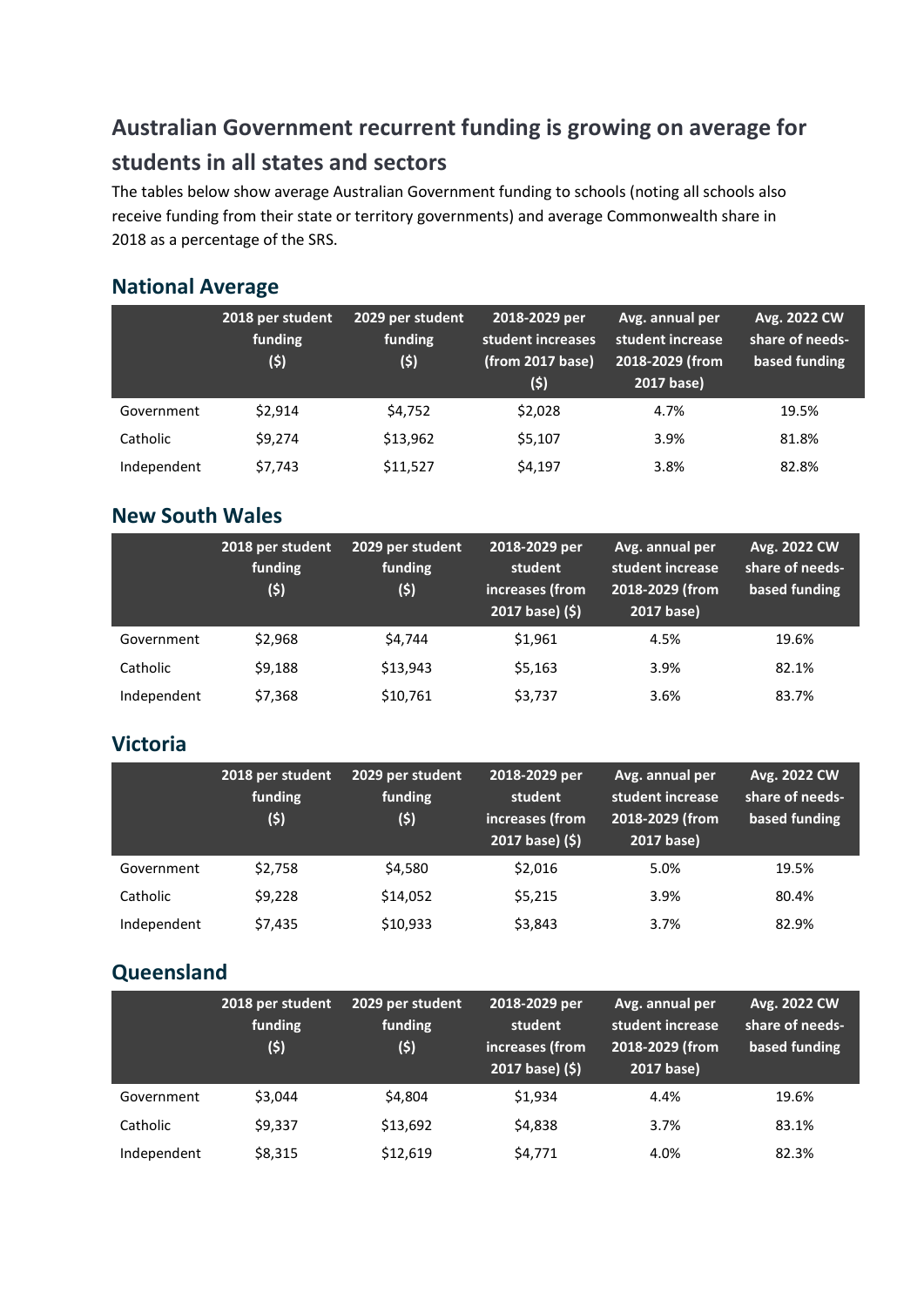#### South Australia

|             | 2018 per student<br>funding<br>(\$) | 2029 per student<br>funding<br>(\$) | 2018-2029 per<br>student<br>increases (from<br>2017 base) (\$) | Avg. annual per<br>student increase<br>2018-2029 (from<br>2017 base) | Avg. 2022 CW<br>share of needs-<br>based funding |
|-------------|-------------------------------------|-------------------------------------|----------------------------------------------------------------|----------------------------------------------------------------------|--------------------------------------------------|
| Government  | \$2,859                             | \$5,004                             | \$2,400                                                        | 5.6%                                                                 | 19.3%                                            |
| Catholic    | \$9,224                             | \$14,382                            | \$5,550                                                        | 4.1%                                                                 | 80.9%                                            |
| Independent | \$8,253                             | \$12,678                            | \$5,105                                                        | 4.4%                                                                 | 81.3%                                            |

## Western Australia

|             | 2018 per student<br>funding<br>(\$) | 2029 per student<br>funding<br>(5) | 2018-2029 per<br>student<br>increases (from<br>2017 base) (\$) | Avg. annual per<br>student increase<br>2018-2029 (from<br>2017 base) | Avg. 2022 CW<br>share of needs-<br>based funding |
|-------------|-------------------------------------|------------------------------------|----------------------------------------------------------------|----------------------------------------------------------------------|--------------------------------------------------|
| Government  | \$2.495                             | \$4,647                            | \$2,396                                                        | 6.2%                                                                 | 19.1%                                            |
| Catholic    | \$8,963                             | \$13,166                           | \$4,477                                                        | 3.5%                                                                 | 82.8%                                            |
| Independent | \$7,848                             | \$12,231                           | \$4,927                                                        | 4.4%                                                                 | 82.4%                                            |

## Tasmania

|             | 2018 per student<br>funding<br>(5) | 2029 per student<br>funding<br>(5) | 2018-2029 per<br>student<br>increases (from<br>2017 base) (\$) | Avg. annual per<br>student increase<br>2018-2029 (from<br>2017 base) | Avg. 2022 CW<br>share of needs-<br>based funding |
|-------------|------------------------------------|------------------------------------|----------------------------------------------------------------|----------------------------------------------------------------------|--------------------------------------------------|
| Government  | \$3,405                            | \$5,118                            | \$1,871                                                        | 3.9%                                                                 | 19.9%                                            |
| Catholic    | \$10,565                           | \$16,698                           | \$6,770                                                        | 4.4%                                                                 | 80.4%                                            |
| Independent | \$9,159                            | \$14,432                           | \$5,872                                                        | 4.4%                                                                 | 80.2%                                            |

# Australian Capital Territory

|             | 2018 per student<br>funding<br>(5) | 2029 per student<br>funding<br>(5) | 2018-2029 per<br>student<br>increases (from<br>2017 base) (\$) | Avg. annual per<br>student increase<br>2018-2029 (from<br>2017 base) | Avg. 2022 CW<br>share of needs-<br>based funding |
|-------------|------------------------------------|------------------------------------|----------------------------------------------------------------|----------------------------------------------------------------------|--------------------------------------------------|
| Government  | \$2.384                            | \$4,083                            | \$1,875                                                        | 5.3%                                                                 | 19.4%                                            |
| Catholic    | \$8,672                            | \$11,293                           | \$3,304                                                        | 2.9%                                                                 | 86.2%                                            |
| Independent | \$5,772                            | \$7,276                            | \$1,317                                                        | 1.7%                                                                 | 85.9%                                            |